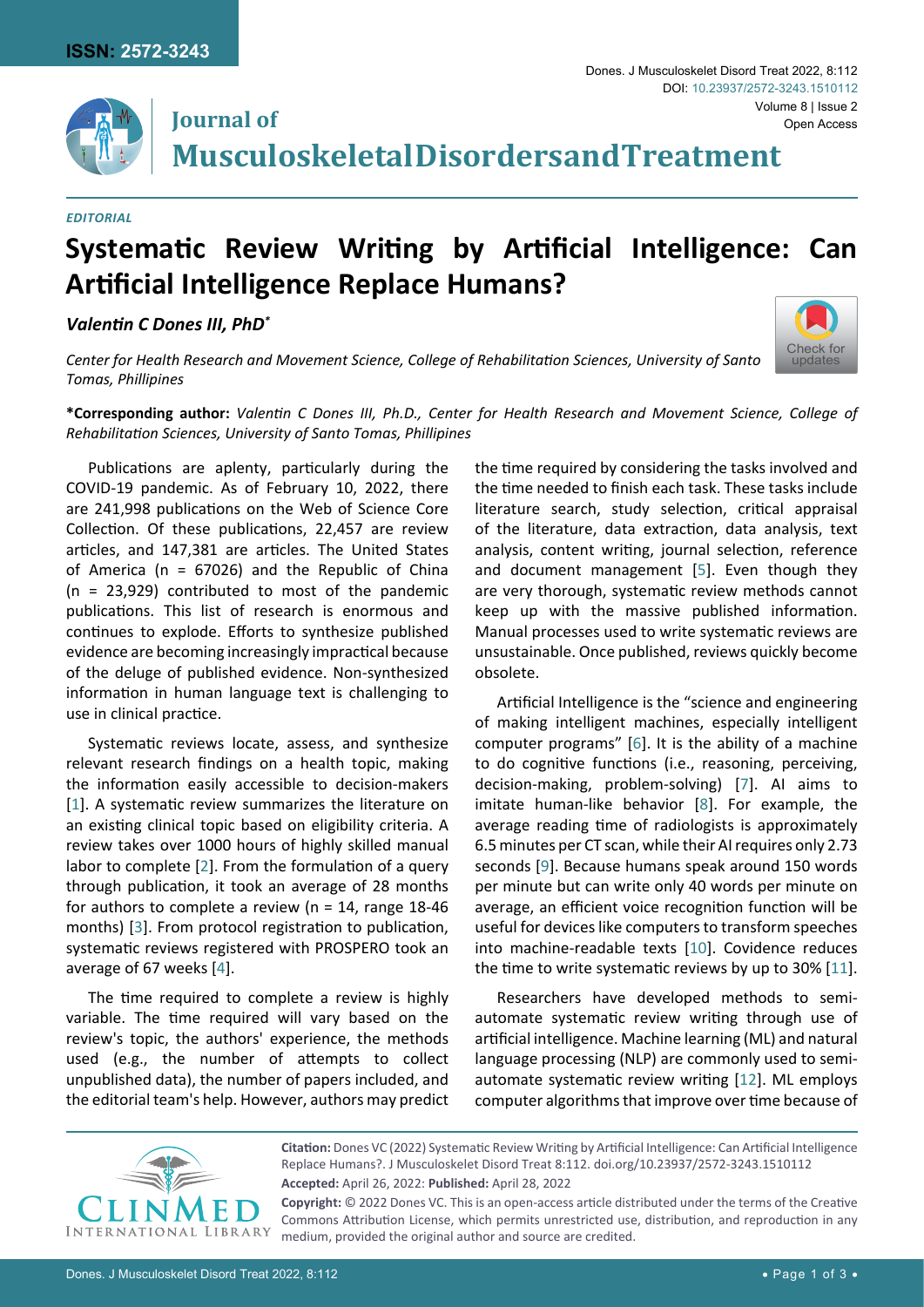repeated data input. ML is similar to logistic regression, which is frequently employed in epidemiology. It analyzes enormous volumes of data using statistical modeling [[13](#page-2-12)]. Without being programmed, the model makes predictions or decisions. For example, the ML model calculates the likelihood that an article is relevant and included in the systematic review. On the other hand, NLP analyzes vast amounts of text. The computer understands the articles' contents by analyzing the human language texts. It extracts information and insights from the articles and organizes them [[14\]](#page-2-13). In contrast to solely syntactic text processing, NLP can isolate and analyze the underlying semantic meaning. Text categorization and data extraction are the two most common NLP technologies used in systematic reviews [\[15](#page-2-14)[,16](#page-2-15)]. Text classification arranges documents

<span id="page-1-0"></span>

| Table 1: The systematic review toolbox. |  |
|-----------------------------------------|--|
|-----------------------------------------|--|

| <b>Systematic Review Processes</b><br>and their Tools              | Link                                                | <b>Description</b>                                                                                                                                                                                                                                                                                                                                                                                                                                                                                                                          |
|--------------------------------------------------------------------|-----------------------------------------------------|---------------------------------------------------------------------------------------------------------------------------------------------------------------------------------------------------------------------------------------------------------------------------------------------------------------------------------------------------------------------------------------------------------------------------------------------------------------------------------------------------------------------------------------------|
| Research Rabbit for literature<br>search [18]                      | https://www.researchrabbit.<br>ai/                  | Research Rabbit is a tool for mapping the literature.<br>It searches prior and subsequent researches<br>concerning submitted articles. It uses visualization,<br>demonstrating relationships between relevant papers. The<br>author can use the platform to share the content with the rest<br>of the team.                                                                                                                                                                                                                                 |
| Covidence for study selection<br>[11]                              | https://www.covidence.org/                          | Covidence is a web-based software platform managing<br>systematic review writing. Besides study selection, it includes<br>full-text review, bias appraisal, data extraction, and data<br>export into RevMan.                                                                                                                                                                                                                                                                                                                                |
| RobotReviewer for critical<br>appraisal of the literature [19]     | https://www.robotreviewer.<br>net/                  | The RobotReviewer is an ML system that evaluates biases in<br>randomized controlled trial studies.                                                                                                                                                                                                                                                                                                                                                                                                                                          |
| Lateral for data extraction [20]                                   | https://www.lateral.io/                             | Lateral searches for the common terms across all articles<br>at once. It shows similar texts as search results. Lateral can<br>automatically tabulate data from relevant articles.                                                                                                                                                                                                                                                                                                                                                          |
| GRADEpro for data Analysis [21]                                    | https://www.gradepro.org/                           | GRADEpro is a RevMan extension that generates a<br>summary of findings table. GRADEpro leads you through<br>developing guidelines, from scoping to summarizing the<br>evidence to generating recommendations and disseminating<br>them while effortlessly adhering to the GRADE approach.<br>All final recommendations can be accompanied by carefully<br>produced and consumer-oriented presentations and<br>interactive decision aids to share and facilitate collaborative<br>decision-making.                                           |
| Scite_for text analysis [22]                                       | https://scite.ai/                                   | Scite_shows how research articles have been cited,<br>making it easier for researchers to find and understand<br>them. Researchers can read the context of a reference<br>and determine whether it contains evidence that supports<br>or refutes the citation statement. By compiling the citation<br>statements in one location, a researcher can determine<br>how other researchers interpreted and evaluated the article.<br>Expert analysis and opinions on any topic can also be found<br>by searching citation statements and claims. |
| Scalenut for content writing [23]                                  | https://www.scalenut.com/                           | Scalenut writes content based on the keywords provided<br>by the researcher. The contents are based on the most<br>commonly searched websites reporting the research<br>topic. Sentences are written within seconds. In the end,<br>the researcher determines the relevance of the generated<br>content.                                                                                                                                                                                                                                    |
| Journal/Author Name Estimator<br>(JANE) for journal selection [24] | https://jane.biosemantics.<br>org/                  | JANE searches for journals, articles, or authors using the<br>submitted abstract or title. Likewise, it identifies articles to<br>cite. JANE searches PubMed documents to match journals,<br>authors, or articles with your manuscript.                                                                                                                                                                                                                                                                                                     |
| Zotero for managing references<br>$[25]$                           | https://www.zotero.org/                             | Zotero creates references and bibliographies. It collects,<br>organizes, cites, and shares research sources among<br>research team members.                                                                                                                                                                                                                                                                                                                                                                                                 |
| Prisma Flow Diagram for<br>managing the document [26]              | https://estech.shinyapps.io/<br>prisma_flowdiagram/ | Prisma Flow Diagram is an R package and a Shiny<br>application that generates interactive flow diagrams under<br>the PRISMA 2020 reporting guidelines. The R version has<br>tooltips and hyperlinks to facilitate interaction. The shiny<br>version does not require coding or R skills.                                                                                                                                                                                                                                                    |